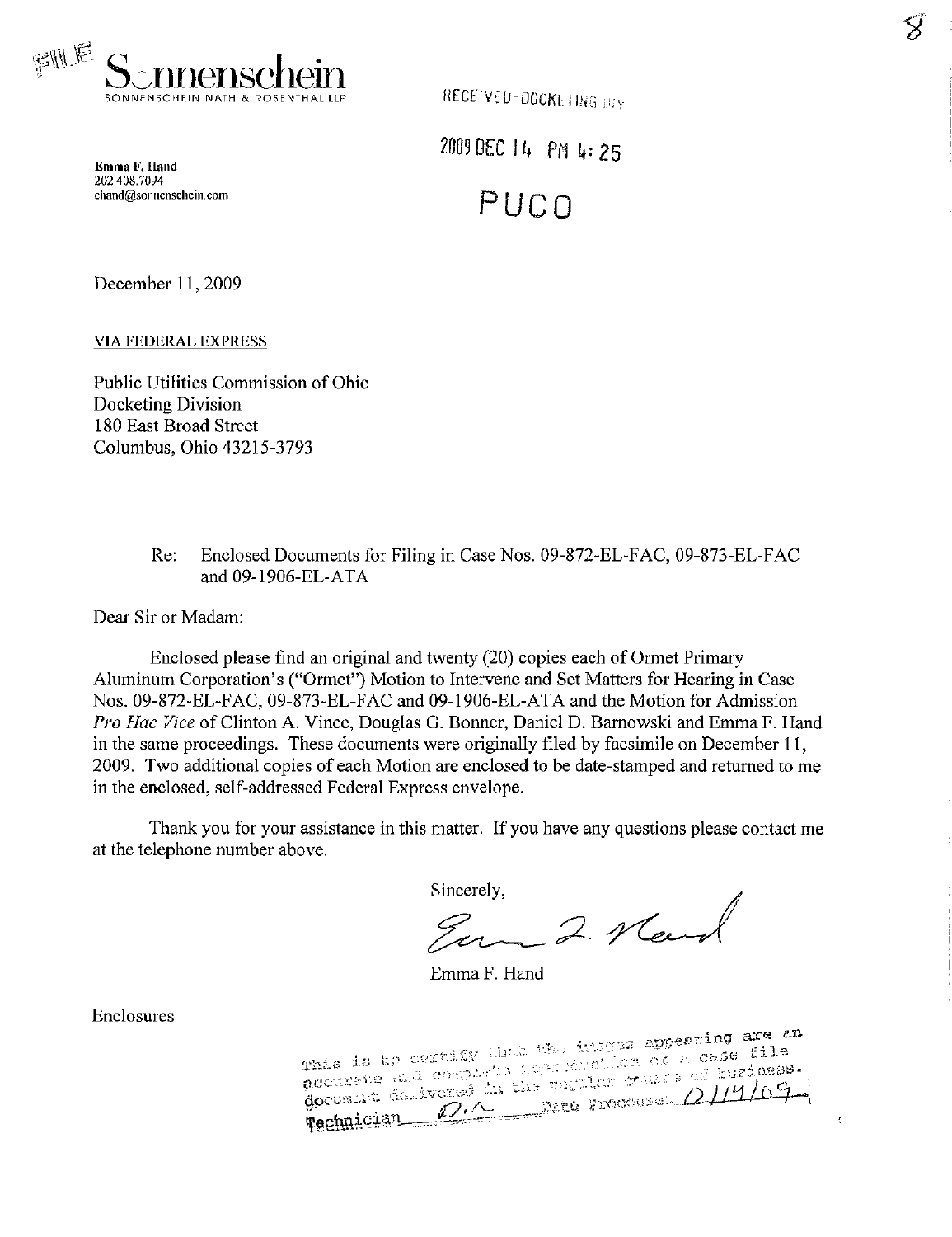# ORIGINAL

## BEFORE THE PUBLIC UTILITIES COMMISSION OF OHIO

 $\mathbf{)}$ 

In the Matter of the Fuel Adjustment Clauses for Columbus Southern Power Company and Ohio Power Company

In the Matter of the Application of Columbus Southern Power Company and Ohio Power Company to Modify Their Standard Service Offer Rates

Case Nos. 09-872-EL-FAC and 09-873-EL-FAC

Case No. 09-1906-EL-ATA

# ORMET PRIMARY ALUMINUM CORPORATION'S MOTION TO INTERVENE AND SET MATTERS FOR HEARING

 $\mathcal{E}$ 

Ormet Primary Aluminum Corporation ("Ormet") hereby respectfiilly moves to intervene in the above-captioned matter pursuant to Ohio Revised Code Section 4903.221 and Section 4901-1-11 of the Commission's Code of Rules and Regulations, with full powers and rights granted by the Commission specifically, by statute, or by the provisions of the Commission's Code of Rules and Regulations to intervening parties. The reasons for granting this motion are contained in the memorandum attached hereto and incorporated herein.

Moreover, for the reasons set forth below, it appears that the proposals in the applications in these proceedings may be unjust or unreasonable. Accordingly the commission should set

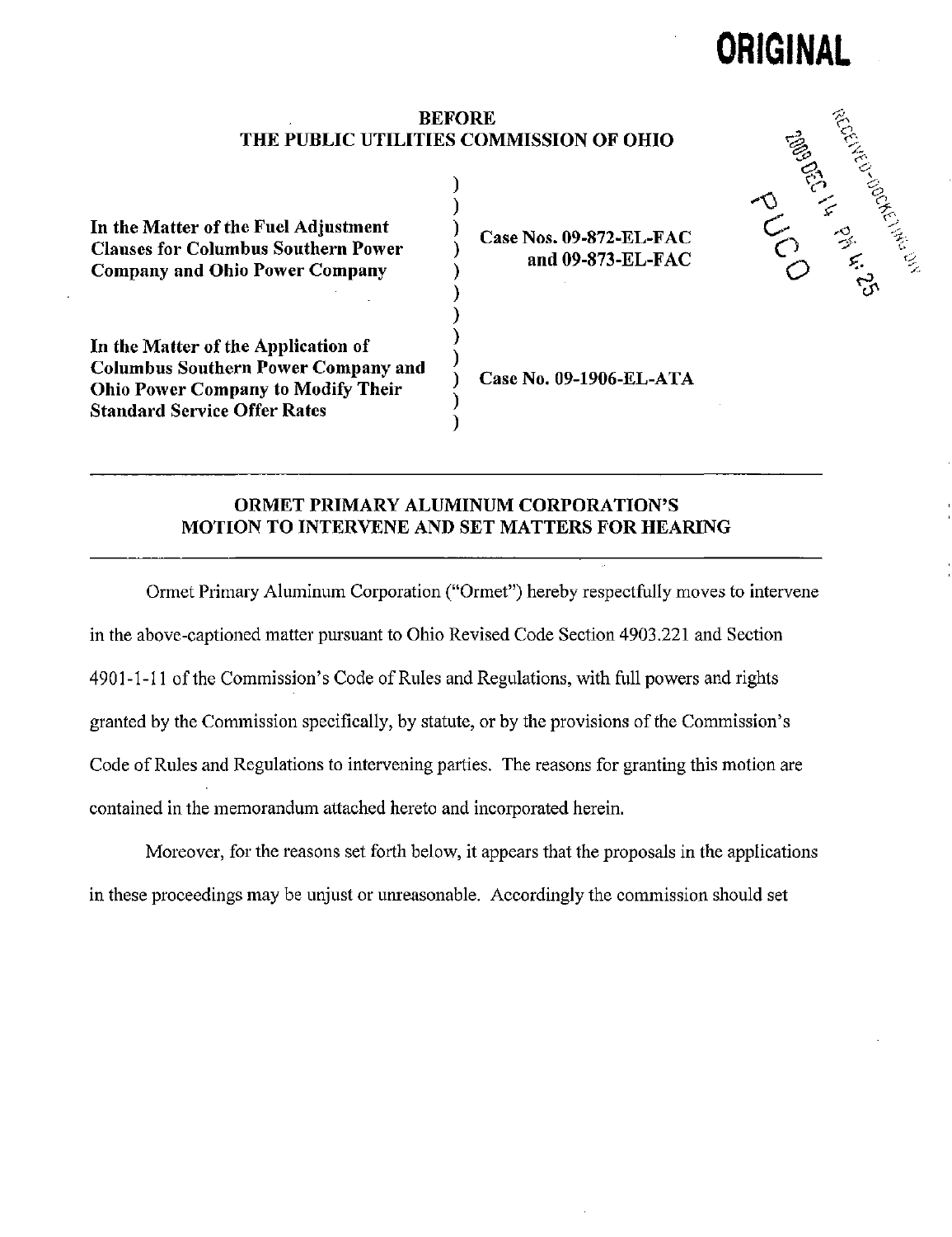these matters for hearing.

Respectfully submitted,

 $\mathcal{A}$ 

Clinton A. Vince, Counsel of Record Douglas G. Bonner Daniel D. Barnowski Emma F. Hand Keith C. Nusbaum (#0082745) Sonnenschein Nath & Rosenthal LLP 1301 K Street NW Suite 600, East Tower Washington, DC 20005 202.408.8004 Telephone 202.408.6399 Facsimile [cvihce@sonnenschein.com](mailto:cvihce@sonnenschein.com)  dbonner@sonnenschein. com dbarnowski@sonnenschein. com ehand@sonnenschein.com [knusbaum@sonnenschein.com](mailto:knusbaum@sonnenschein.com) 

Attorneys for Ormet Primary Aluminum Corporation

Dated: December 11, 2009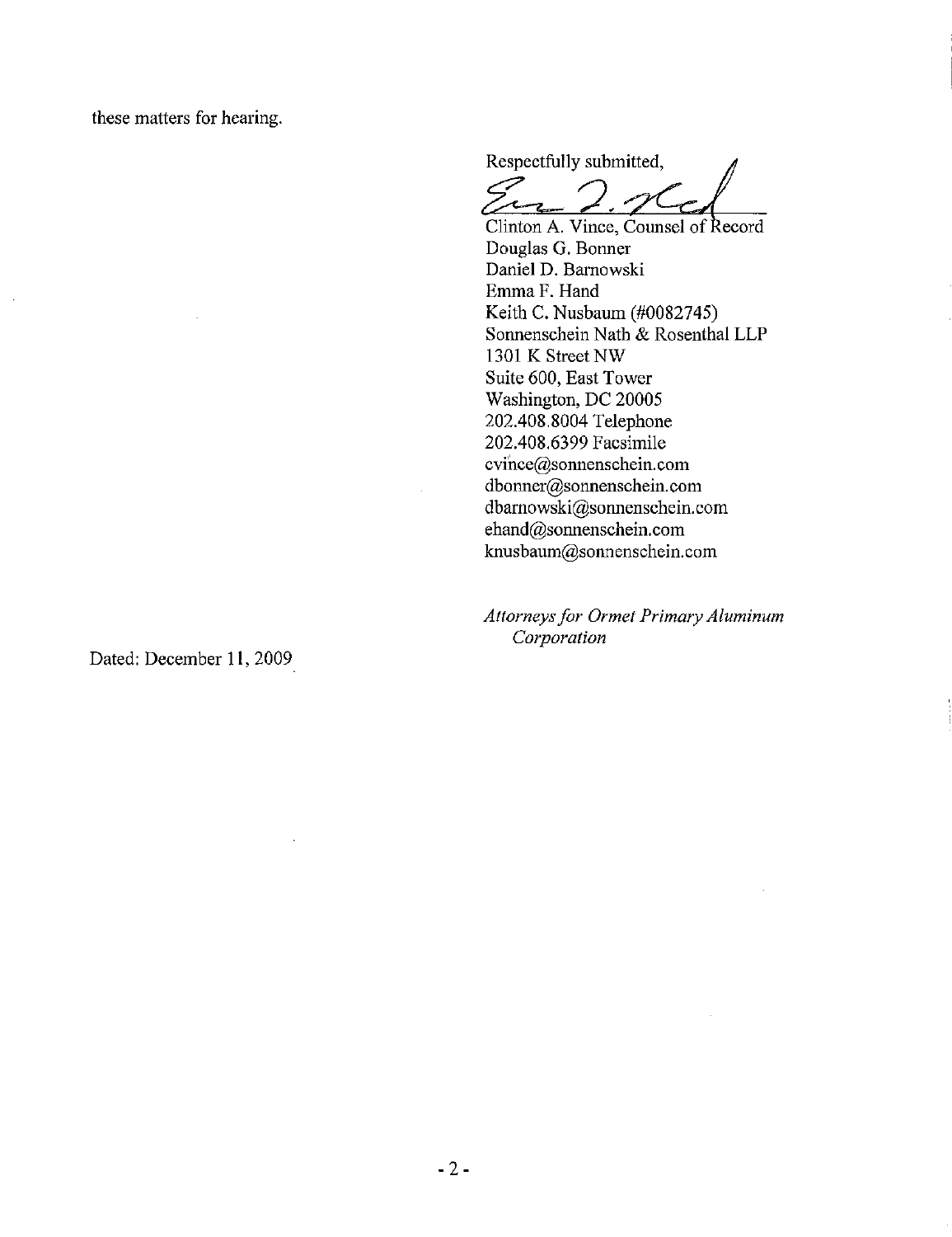## BEFORE THE PUBLIC UTILITIES COMMISSION OF OHIO

⟩

| In the Matter of the Fuel Adjustment       |  |
|--------------------------------------------|--|
| <b>Clauses for Columbus Southern Power</b> |  |
| <b>Company and Ohio Power Company</b>      |  |
|                                            |  |
|                                            |  |

In the Matter of the Application of Columbus Southern Power Company and Ohio Power Company to Modify Their Standard Service Offer Rates

Case Nos. 09-872-EL-FAC and 09-873-EL-FAC

Case No. 09-1906-EL-ATA

# MEMORANDUM IN SUPPORT OF ORMET PRIMARY ALUMINUM CORPORATION'S MOTION TO INTERVENE AND SET MATTERS FOR HEARING

# I. Motion to Intervene

Ormet Primary Aluminum Corporation ("Ormet") should be permitted to intervene in these matters pursuant to Section 4903.221, Ohio Revised Code and the Commission's Rules and Regulations contained in Section 4901-1-11 of the Ohio Administrative Code. The outcome of these proceedings could impact a power agreement with the Applicants, Columbus Southern Power co. ("CSP") and Ohio Power Co. ("OP") (collectively "AEP Ohio") that determines the rates Ormet pays for electricity.

Under Section 4903.221, any person who may be adversely affected by a Commission proceeding may intervene in such proceeding. The Commission's Rules state that any person shall be permitted to intervene in a proceeding upon a showing that:

The person has a real and substantial interest in the proceeding, and the person is so situated that the disposition of the proceeding may, as a practical matter, impair or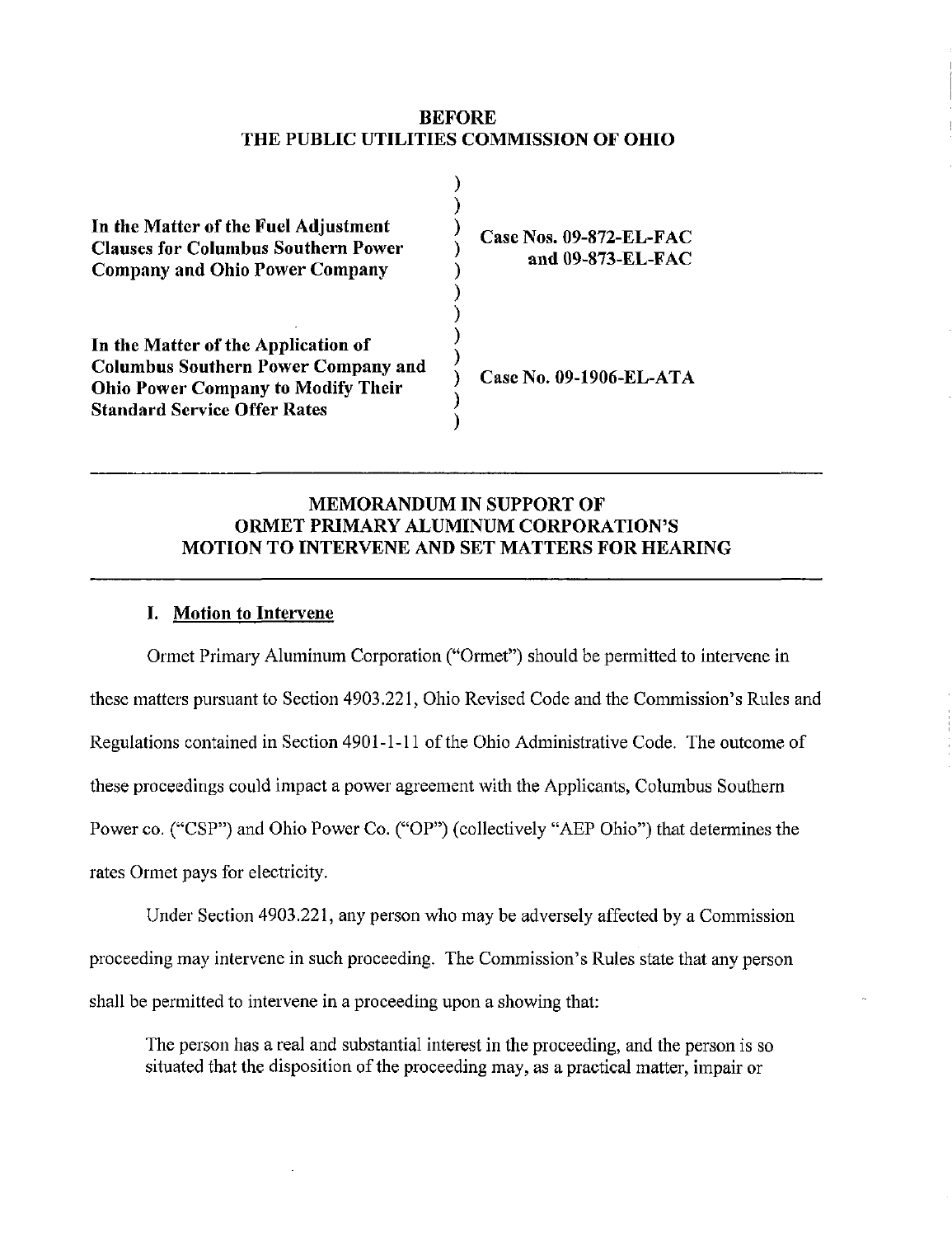impede his or her ability to protect that interest, unless the person's interest is adequately represented by existing parties.<sup>1</sup>

Ormet has a real and substantial interest in this proceeding. Under the Unique

Arrangement Ormet has with AEP Ohio, approved in Commission Case No. 09-119-EL-AEC,

the rates Ormet pays are discounted against the standard tariff rate applicable to Ormet. Thus,

any increase in that standard tariff rate will increase the rate that Ormet pays for power.

In deciding whether to permit intervention under Section 4901-1-11(B) of the Ohio

Administrative Code, the Commission considers:

- (1) The nature and extent of the prospective intervenor's interest.
- (2) The legal position advanced by the prospective intervenor and its probable relation to the merits of the case.
- (3) Whether the intervention by the prospective intervenor will unduly prolong or delay the proceedings.
- (4) Whether the prospective intervenor will significantly contribute to the full development and equitable resolution of the factual issues.
- (5) The extent to which the person's interest is represented by existing parties.

Ormet's unique relationship with AEP Ohio under its Commission-approved power

agreement will assist in the full development and equitable resolution of the factual issues and

indicates that no other party can adequately represent Ormet's interest in these proceedings.

Ormet's intervention is timely and will not unduly prolong or delay the proceedings.

#### II. Motion to Set Matters for Hearing

AEP Ohio has not adequately supported its treatment of the rate for Ormet in these proceedings, and has not developed a consistent treatment for Ormet. There is cause for concern that the rates proposed by AEP Ohio for Ormet could cause AEP Ohio to overeollect. For example, in the December 1, 2009 proposal filed in Case Nos. 09-872-EL-FAC and 09-873-EL-FAC, on Page 2 of 2 of the Workpaper to Schedule 4 for CSP and Page 2 of 3 of the Workpaper

<sup>1</sup> Ohio Admin. Code § 4901-1-11(A)(2) (2007).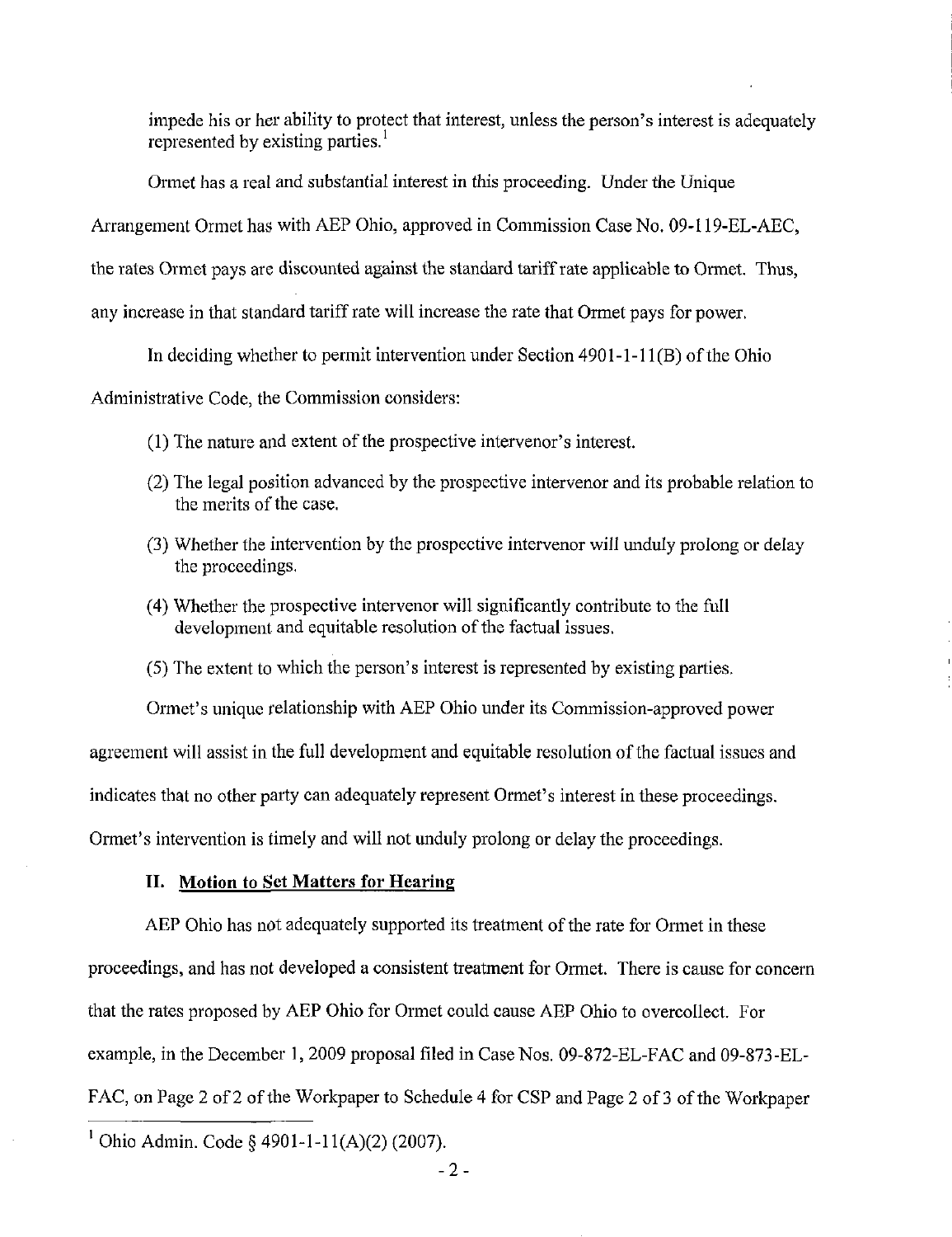to Schedule 4 for OP, AEP Ohio sets forth the figures pertaining to Ormet in the first column labeled "Joint S.T.". Ormet is concerned that while lines 1 through 18 of that column represent figures specific to Ormet, line 19, the figure used for the FAC Rate  $\hat{\omega}$  Meter, Secondary, is the same as for GS-4. Using Ormet-specific numbers at the top of the column and the general GS-4 number in line 19 produces a higher rate and greater revenues for AEP Ohio than either (1) simply eliminating the separate column for Ormet and including Ormet's numbers in the GS-4/IRP-D column on Page 1 of the same Workpapers or (2) using an Ormet-specific number in line 19 would produce. It also produces a 6.6% CSP rate increase and a 8.6% OP rate increase for Ormet, well above the 6% CSP increase and 7% OP increase allowed under the Commission's orders in AEP's Electric Security Plan Case.<sup>2</sup> AEP Ohio has offered no justification for this treatment of Ormet. If the standard tariff rate set for Ormet is too high, then AEP Ohio will overeollect either from Ormet or from other customers during periods where Ormet is receiving a discounted rate under its Unique Arrangement with AEP Ohio. Unexplained inconsistencies such as this exemplify the need to set these proceedings for hearing so that the Commission and the parties may examine AEP Ohio's filing in detail and assure themselves that it is just and reasonable.

 $^{2}$  See In the Matter of the Application of Columbus Southern Power Company for Approval of an Electric Security Plan; an Amendment to its Corporate Separation Plan; and the Sale or Transfer of Certain Generating Assets, et al, Case Nos. 08-917-EL-SSO and 08-918-EL-SSO, Opinion and Order, at p.22, filed Mar. 18, 2009.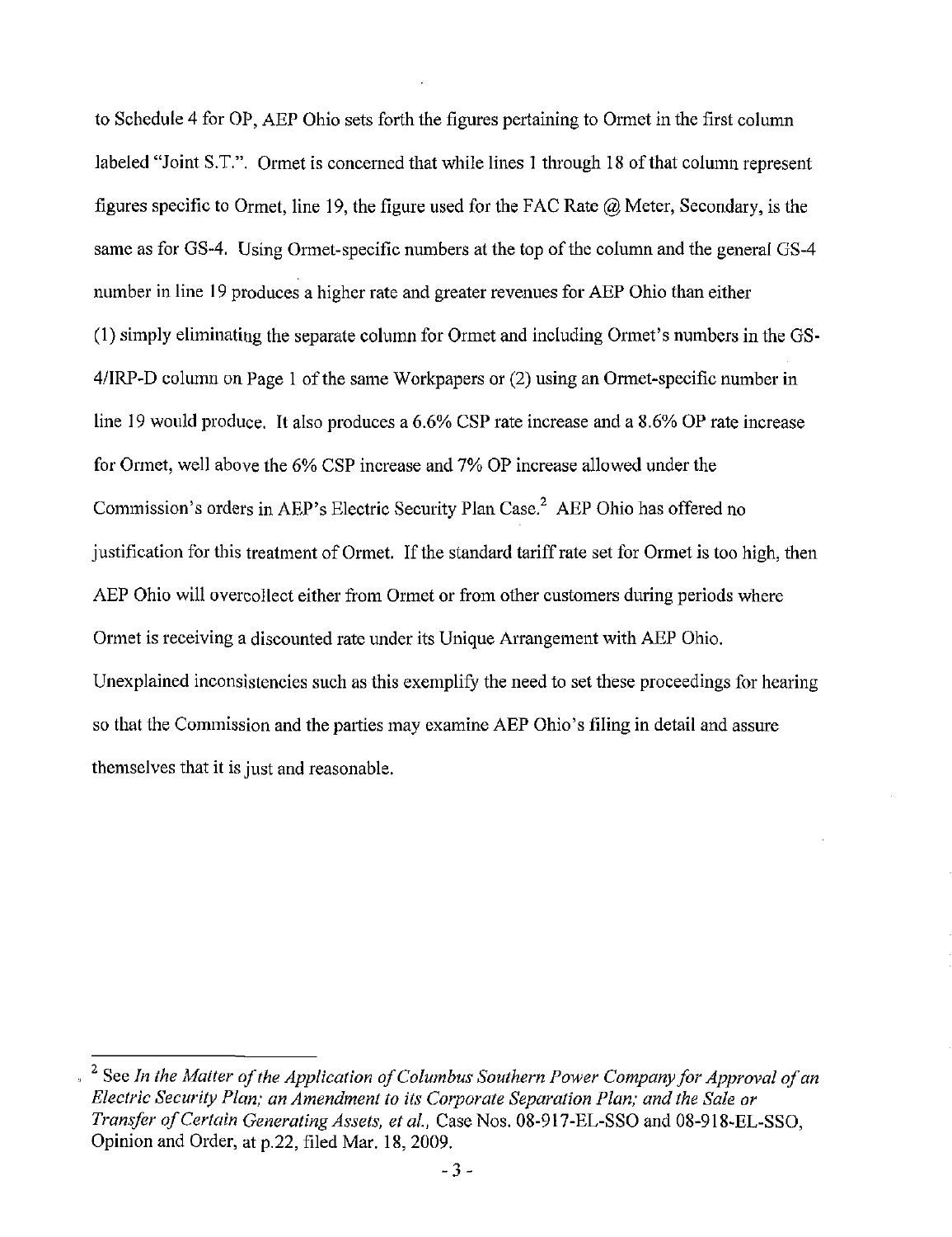WHEREFORE, Ormet respectfully requests that the Commission grant its motion to intervene in these proceedings and set these matters for hearing.

Respectfully submitted,

Clinton A. Vince, Counsel of Record Douglas G, Bormer Daniel D. Barnowski Emma F. Hand Keith C. Nusbaum (#0082745) Sonnenschein Nath & Rosenthal LLP 1301 K Street NW Suite 600, East Tower Washington, DC 20005 202.408.8004 Telephone 202.408.6399 Facsimile [cvince@sormenschein.com](mailto:cvince@sormenschein.com)  [dbonner@sonnenschein.com](mailto:dbonner@sonnenschein.com)  [dbarnowski@sonnenschein.com](mailto:dbarnowski@sonnenschein.com)  [ehand@sormenschein.com](mailto:ehand@sormenschein.com)  [knusbaum@sonnenschein.com](mailto:knusbaum@sonnenschein.com) 

Attorneys for Ormet Primary Aluminum Corporation

Dated: December 11,2009